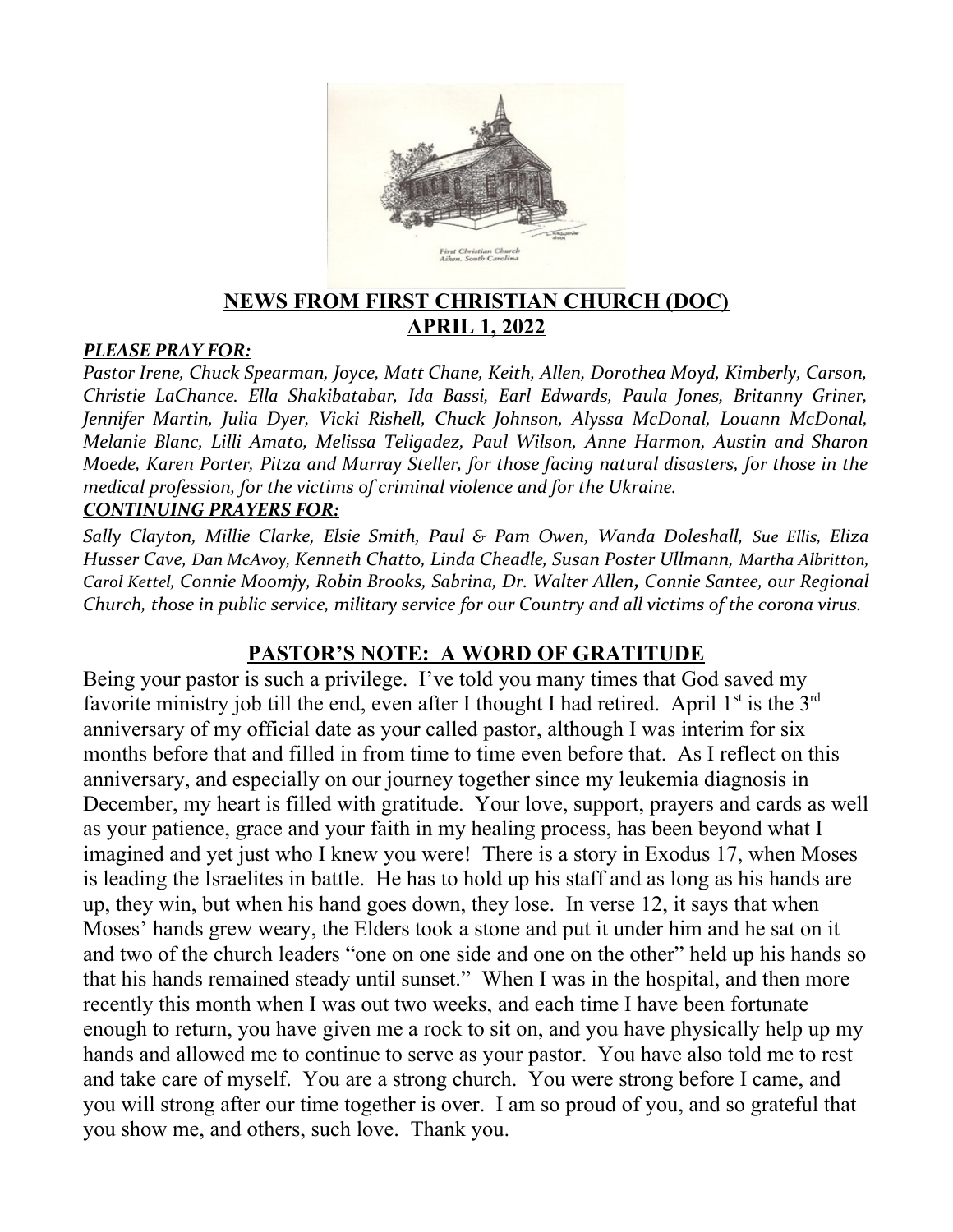# **CHANGES IN HOLY WEEK WORSHIP SCHEDULE**:

Worship Services Scheduled during Holy Week for this year are slightly different than last year and will include:

Sunday, April 10 Palm Sunday Service 11am

Thursday, April 14 Maundy Thursday Service 6pm

Sunday, April 17<sup>th</sup> Easter Sunday Service 11am

Please join us in person as you are able; services will also be streamed and recorded on Facebook live.

# **ATTENTION ONE AND ALL!!**

Sometime shortly after Easter, arrangements have been made to install a concrete parking lot between the Church building and the Disciple House. We have not been given specific dates yet but will let you know as soon as we have that information.

This will affect our parking situation in that the only spaces available, during this installation, will be along Kerr Drive, by the Sanctuary and in front of the Disciple House. There will also be parking available in the large lot behind the Disciple House which is accessed off Kerr Drive, after you pass our mailbox and make a right hand turn.

We are sorry for this inconvenience and want to thank you in advance for your patience.



# **EASTER SUNDAY, APRIL 17, 2022 FLOWERS FOR OUR CROSS**

Following our Easter Sunday Worship Service, we will be decorating our outside cross with fresh flowers, to celebrate Christ's resurrection. Everyone is asked to bring some fresh flowers which you can place on the cross. This has been an Easter tradition at FCC for several years. Containers with water, will be located by each entrance door so you can leave your flowers during the Worship Service. Thank you for your participation in this

event as we demonstrate our joy to passing traffic and neighbors.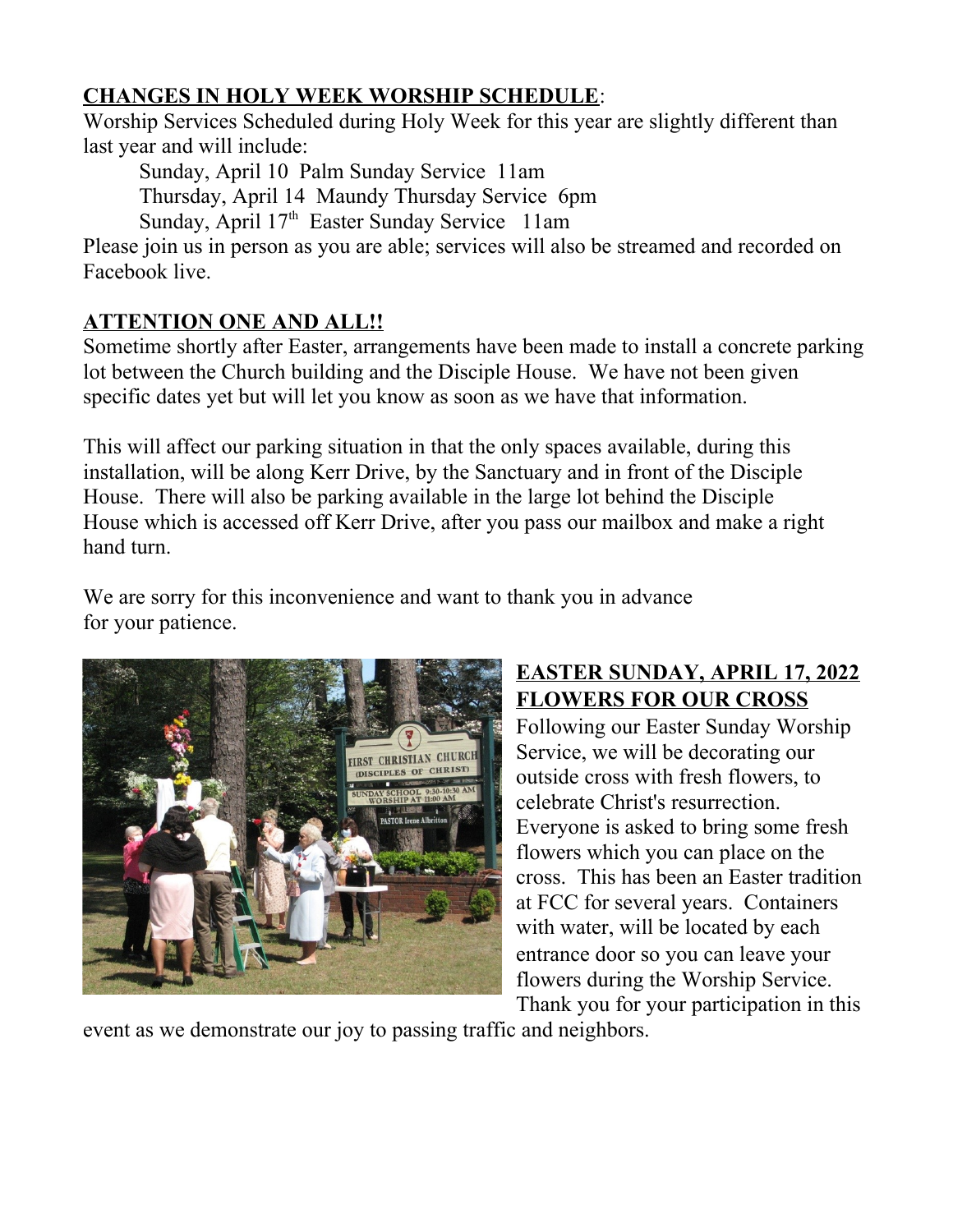### A BREAKDOWN OF HOW FIRST CHRISTIAN CHURCH (DOC) DISTRIBUTED ITS' 2021 MISSION MONIES

First Christian Church (DOC) has always been aware of the blessings we havereceived and our responsibility for giving to others as we are able. In our recent past, many wonderful things have been happening within our Church in this regard and it was felt that the good news needed to be shared with our Congregation, followed by an opportunity for you, the Congregation, to offer yourideas as to future recipients.

In 2021, the following outflows to mission type locations are as follows:

| South Carolina Region of the DOC                    | \$1,800.00          |
|-----------------------------------------------------|---------------------|
| <b>Sunday School Donations</b>                      |                     |
| Southeastern Children's Home                        | 741.00              |
| Aiken Senior Life Services                          | 741.00              |
| <b>ACTS</b>                                         | 530.00              |
| <b>Food Donations</b>                               | 0.00                |
| Pastor's Discretionary Fund                         | 668.37              |
| Benefactor                                          |                     |
| <b>ACTS</b>                                         | $(5,180.00 - 2020)$ |
| South Carolina Region of the DOC                    | $(3,450.00 - 2020)$ |
| Community Medical Clinic of Aiken                   | 3,450.00            |
| Disciple Mission Fund                               |                     |
| Week of Compassion                                  | 1,411.73            |
| Easter                                              | 588.00              |
| Pentecost                                           | 215.00              |
| Reconciliation                                      | 355.00              |
| Thanksgiving                                        | 280.00              |
| Christmas                                           | 225.00              |
| Disciple Women Fellowship                           | 2, 250.00           |
| Mostly Received Through Trash and Treasure Proceeds |                     |

The General Board is now in the process of deciding which organizations should be the recipients of a benefactor's gift of \$6,034.50. If you have a suggestion, please notify Buzzy Cheadle, Mike Wilson, Frances Finfrock or Caroline Hale.

Thank you for your consideration of this request.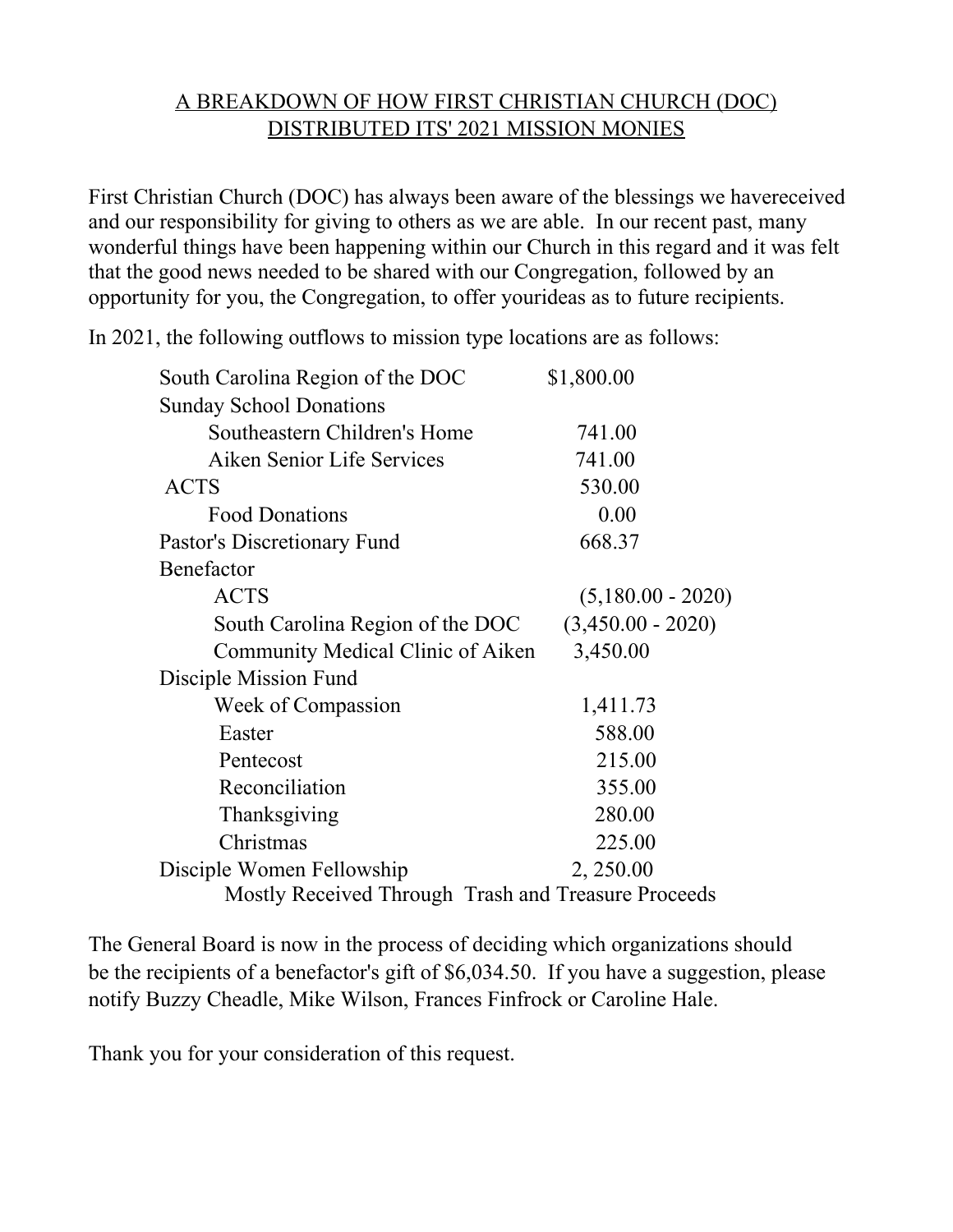# **EASTER OFFERING PALM SUNDAY APRIL 10TH, 2022**

On Sunday, April  $10<sup>th</sup>$ , which is Palm Sunday, you will have the opportunity to participate in the Disciple Mission Easter Offering. The theme this year is "God's Love Endures Forever" (Psalm 118).

"Disciples Mission Fund Special Day Offerings provide an opportunity to highlight specific ministries as part of our faith celebrations. There are four Disciple Mission Fund Special Day Offerings received each year." These include Easter, Pentecost, Thanksgiving and Christmas.

The money collected will be used by the general ministries of the Christian Church, across the United States, Canada and around the world.

God's enduring love, through your donations, will be received to support the following general ministries:

> Center for Faith and Giving, Central Pastoral Office for Hispanic Ministries, Communications Ministries, Christian Unity and Interfaith Ministry, Home Missions, Disciples Women, National Benevolent Association, National Convocation, New Church Ministry, North American Pacific/Asian Disciples, Office of General Minister and President and Treasury Services.

Thank you for your consideration of giving to our Disciple Mission Easter Offering.

### **DWF NEWS**

| April: | Boys and Girls Club                                            |
|--------|----------------------------------------------------------------|
| May    | Annual Ladies Tea and "Christ Central"                         |
| June:  | Father's Day, gifts and Dessert Auction (Auction money goes to |
|        | "Habitat for Humanity")                                        |

### **NEW ADDRESS**

Susan has moved again and is back in Aiken. We will print the address in the next newsletter.